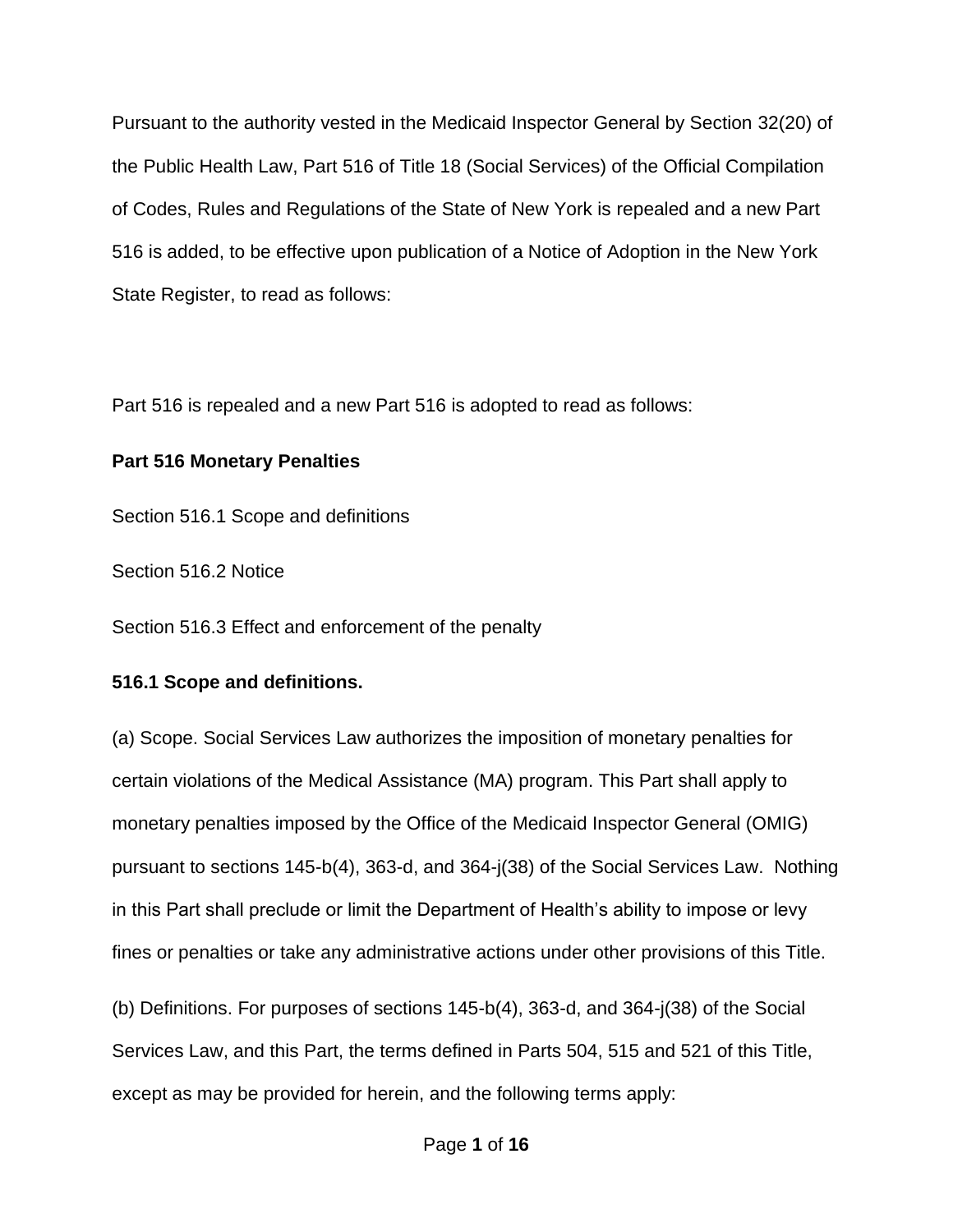plan (MLTCP) has received and processed from provider encounter or claim records of all contracted services rendered to an enrollee of the managed care (1) "*Encounter*" means all encounter records, or adjustments to previously submitted records, which the managed care provider or managed long term care provider or MLTCP in the current or any preceding month.

 material, or to provide access to facilities upon reasonable notice by the deadline (2) "*Failure to grant timely access to records and facilities*" means the failure to produce or make available for review, copying, and inspection requested specified in the written request made by OMIG, the department, or the deputy attorney general for Medicaid Fraud Control.

 been provided or furnished to a recipient of the MA program and which is listed in (3) "*Item or service*" means all medical care, services or supplies claimed to have an itemized claim for payment or encounter.

(4) "*Office of the Medicaid Inspector General*" or "*OMIG*" means the independent office within the department established pursuant to Title 3 of Article 1 of the New York State Public Health Law.

section. (5) "*Person*" is as defined in Part 504 of this Title, except for monetary penalties imposed pursuant to section 145-b(4) of the Social Services Law. For purposes of section 145-b(4) of the Social Services Law "person" is as defined in that

 skill and diligence possessed by, or required of, the average member of the (6) "*Standards of generally accepted practice*" means the degree of knowledge,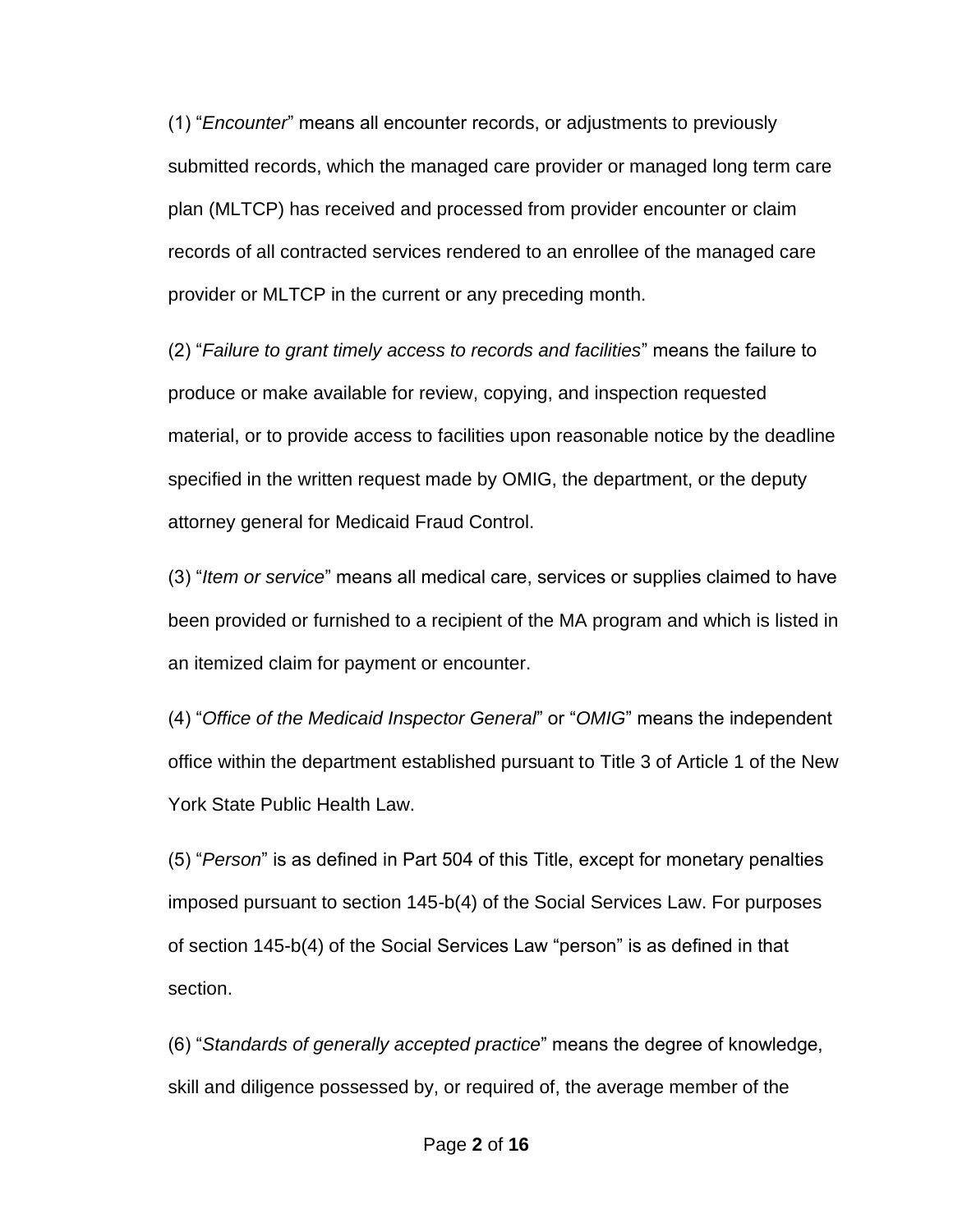appropriate by the medical and scientific community of this State. profession or specialty which is practiced. Standards of generally accepted practice also include those practices which are accepted as effective and

(7) "*Standards of the MA program*" include but are not limited to the standards set forth in the rules, regulations, and official directives of the department.

 sample of cases which were the subject of an audit or otherwise reviewed by the (8) "*Substantial number of cases*" means five percent or more of those claims, encounters, or cases identified in any audit, investigation or review, or any department and for which claims were submitted by a person for payment under the MA program.

#### **516.2 Notice.**

(a) Notice of proposed agency action.

 (1) When OMIG proposes to impose a monetary penalty under this Part, OMIG notice must be mailed to the person's designated payment address, designated must first send the person a written notice of proposed agency action. Such correspondence address, or last known address.

- (2) The notice of proposed agency action must contain:
	- (i) the alleged violation(s);
	- (ii) facts which support the conclusion that a violation has occurred;
	- (iii) the amount of the proposed monetary penalty;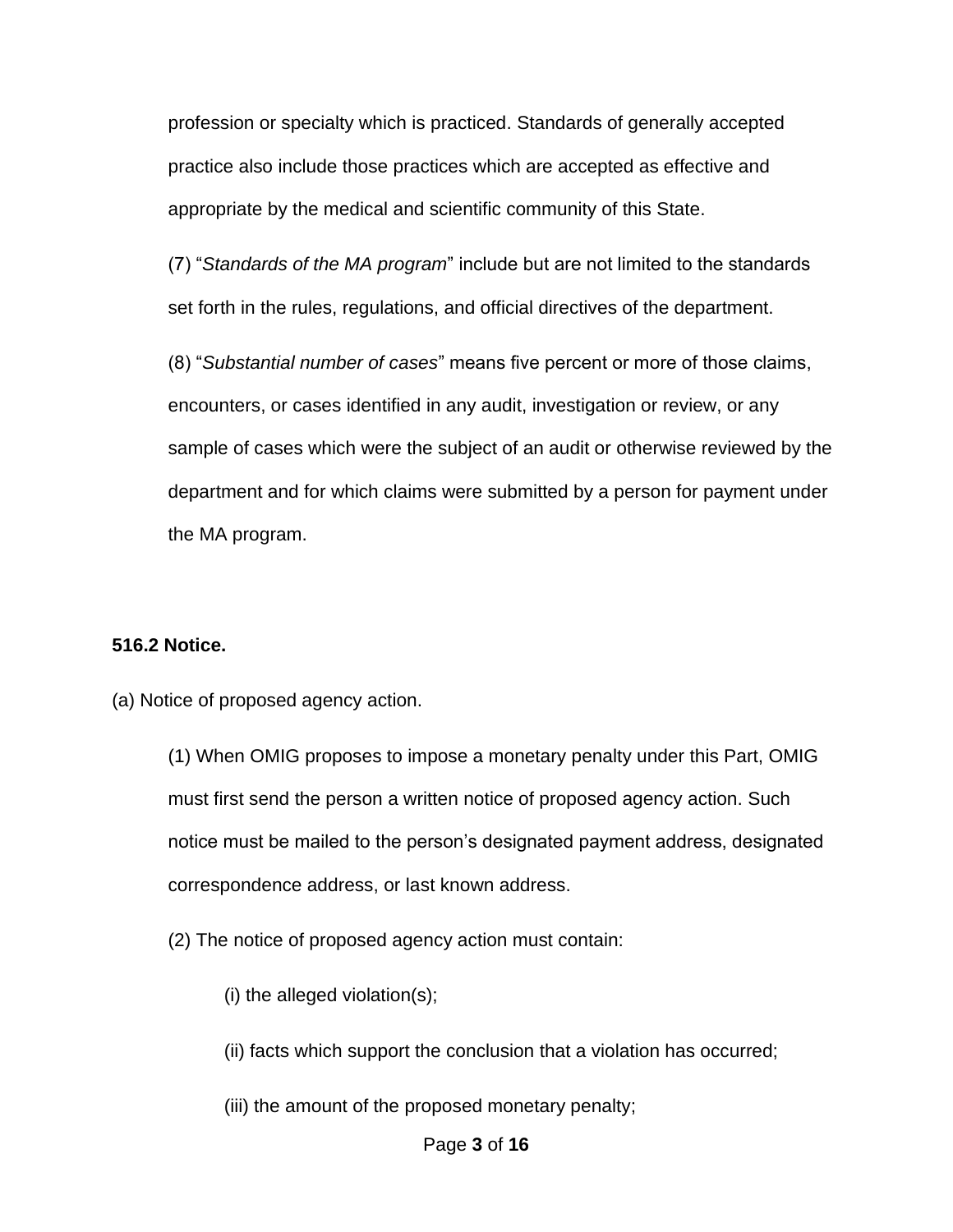(iv) the legal authority for the penalty;

 (v) the opportunity for the person to submit documentation or written notice of proposed agency action to which the person objects; and arguments objecting to the proposed action within 30 calendar days of receipt of the notice of proposed agency action. The objections must be in writing and include a written statement detailing the specific items in the

 result in the adoption of the proposed penalties as the final penalties and (vi) a statement that the failure to object within the time provided may that, pursuant to section 519.18 of this Title, the issues to be addressed at an administrative hearing will be limited to those matters contained in any objection to the proposed action.

(3) Any documentation or written arguments submitted by the person objecting to the notice of proposed agency action must be mailed to OMIG, at the address specified in the notice of proposed agency action, within 30 calendar days of receipt of the notice of proposed agency action which will be presumed, in the absence of evidence to the contrary, to be five calendar days after the date on the notice of proposed agency action.

 (4) For good cause shown, OMIG may, in its discretion, extend the 30-calendar day period to respond to the notice of proposed agency action.

(b) Notice of agency action.

(1) If, after its review, OMIG determines to impose a monetary penalty, it must send a written notice of agency action advising the person of the final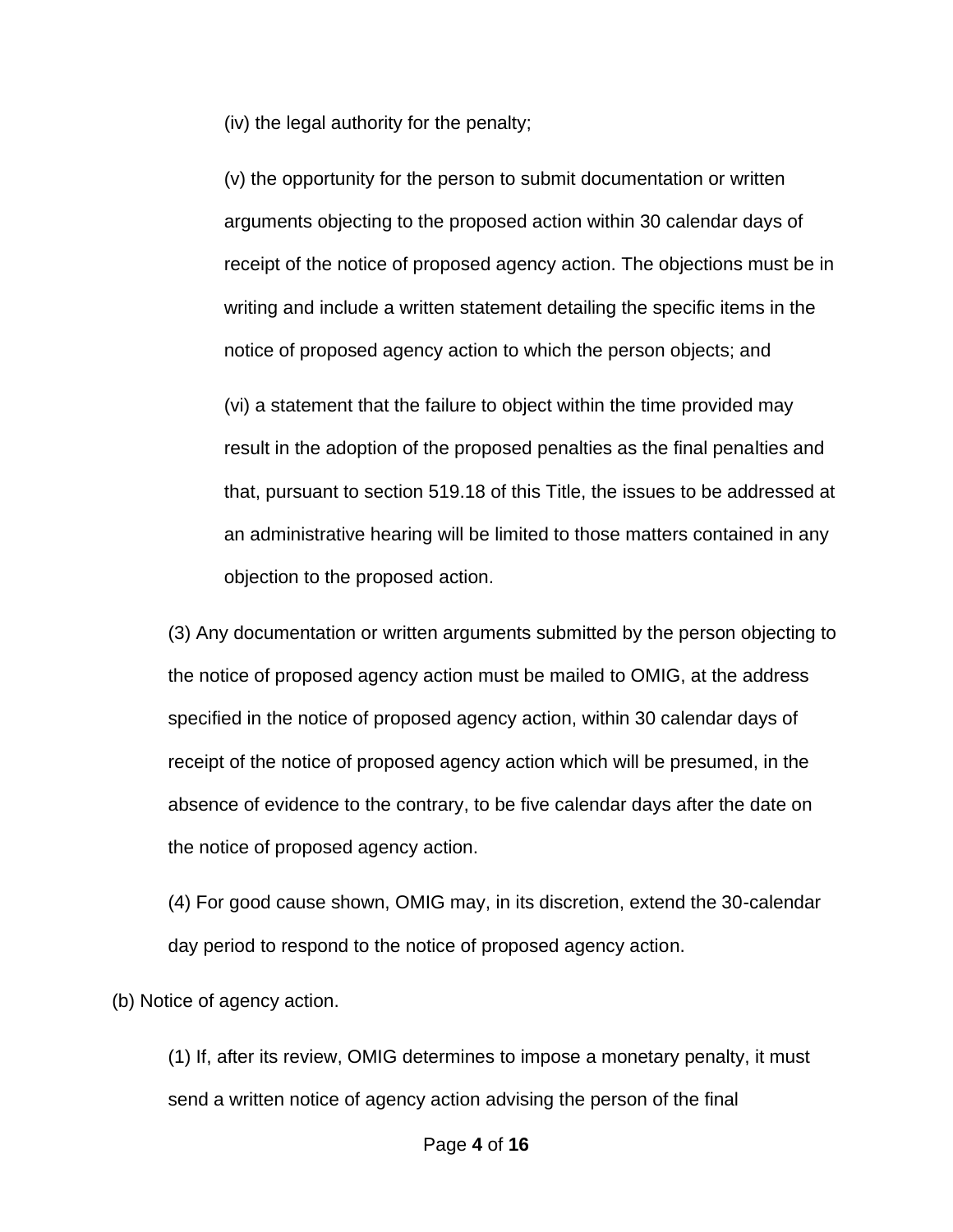of proposed agency action. Such notice must be either mailed to the person's determination at least 20 days before the action becomes effective. In preparing the notice of agency action, OMIG must consider the person's objections, any supporting documents and materials, if any, submitted in response to the notice designated payment address, designated correspondence address, or last known address.

(2) The notice of agency action must contain:

(i) the alleged violation(s);

- (ii) facts which support the conclusion that a violation has occurred;
- (iii) the amount of the monetary penalty;
- (iv) the legal authority for the penalty;
- (v) the effective date of the penalty; and
- (vi) the right of the person to appeal the determination and of the

requirements and procedures for requesting an administrative hearing.

 penalty, such hearing must be conducted pursuant to the provisions of Part 519 (3) Where a person timely requests a hearing to review the imposition of a of this Title.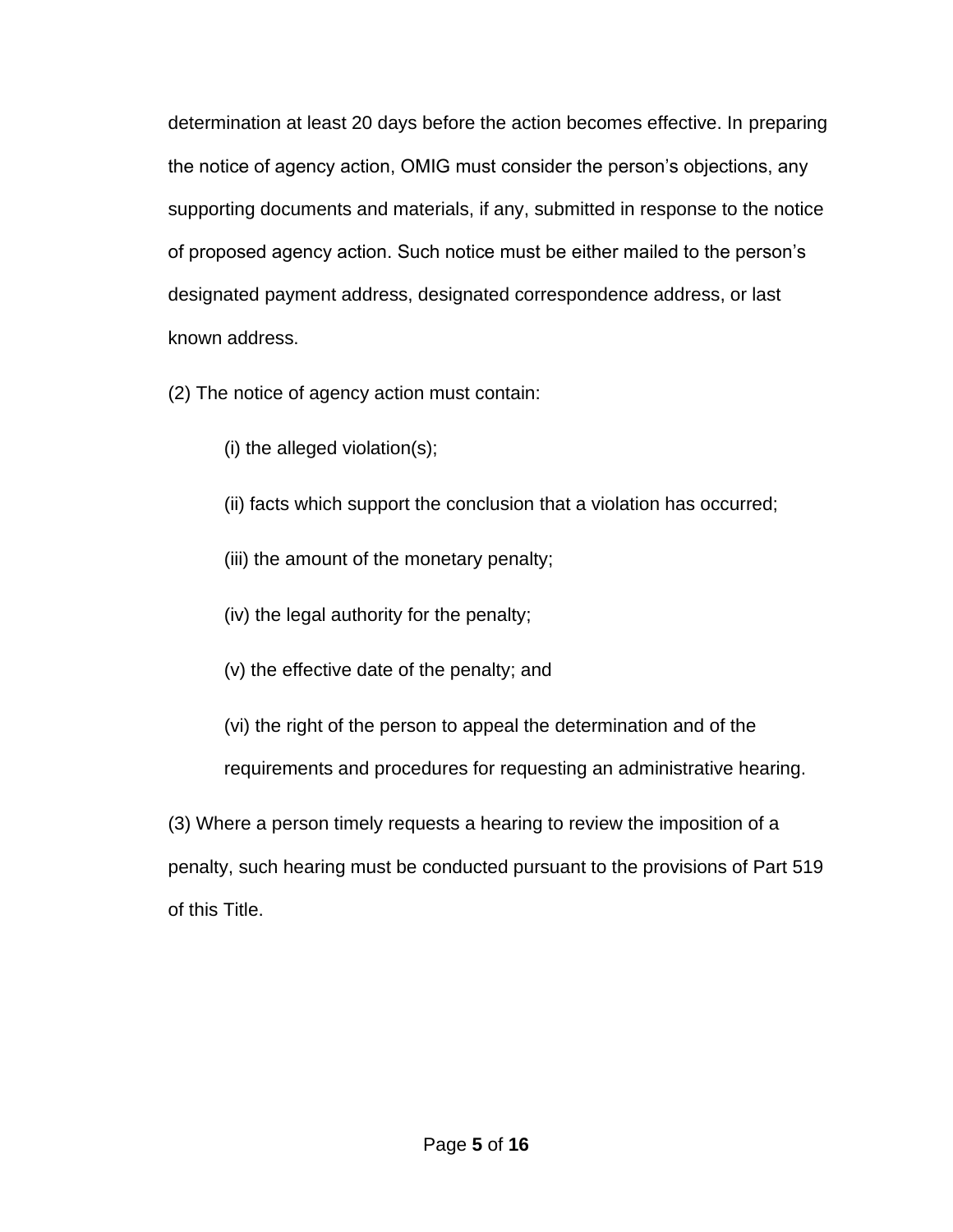## **516.3 Effect and enforcement of the penalty.**

(a) General.

 (1) The imposition of a penalty under this Part does not preclude the recovery of an overpayment or the imposition of any other penalty authorized by Federal or State law or regulation.

(2) Notwithstanding the imposition of any penalty under this Part, the department may also sanction a person pursuant to Part 515 of this Title.

(b) Collection of penalties.

 penalty, the department may recover the amount of the penalty in the same manner as the recovery of an overpayment as set forth in Part 518 of this Title or (1) When the person against whom a penalty was imposed does not pay the by any other means authorized by statute, or the rules and regulations of the department.

 (2) Interest will accrue on the amount of the penalty commencing on the 90th day after the date of OMIG's notice of agency action. Interest will accrue at the rate set forth in section 518.4(c) of this Title. Interest may be waived in whole or in part when OMIG determines the imposition of interest would effect an unjust result, would unduly burden the provider or would substantially delay the prompt and efficient resolution of an outstanding audit or investigation.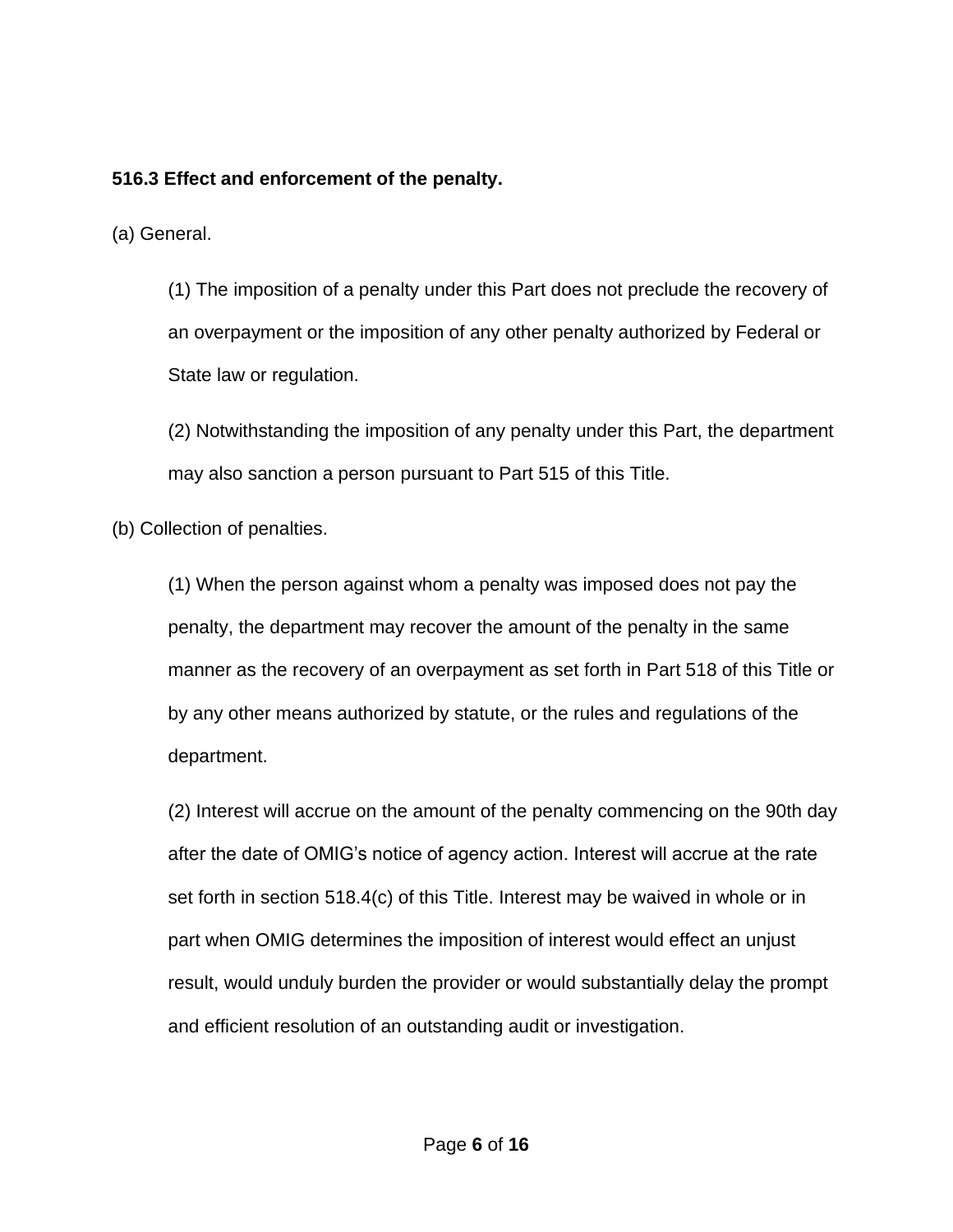#### **REGULATORY IMPACT STATEMENT**

#### **Statutory Authority**

 within the Department of Health (DOH) responsible for the prevention, detection and investigation of fraud and abuse in New York State's Medical Assistance (Medicaid) The Office of the Medicaid Inspector General (OMIG) is an independent office program pursuant to New York State Public Health Law § 31.

 and abuse within the medical assistance program and the recovery of improperly Services Law (SOS) §§ 145-b(4), 363-d and 364-j(38) authorizes the imposition of Public Health Law § 32 sets forth the functions, duties and responsibilities of OMIG, and specifically authorizes OMIG to "implement and amend, as needed, rules and regulations related to the prevention, detection, investigation and referral of fraud expended medical assistance program funds." PHL § 32(20). New York State Social monetary penalties for certain violations of Medicaid program rules and requirements.

#### **Legislative Objectives**

 of monetary penalties by OMIG and to ensure that individuals and entities against whom the statute (SOS § 145-b(4) and SOS § 363-d). In April 2020, the legislature amended The legislative objective is to protect the fiscal integrity of the Medicaid program and promote provider compliance with Medicaid program laws, rules and requirements. The purpose of this rulemaking is to update State regulations governing the imposition such monetary penalties are imposed have the due process protections granted under SOS § 145-b(4) to authorize the imposition of monetary penalties in cases where a person fails to grant timely access to records and facilities; fails to report, return and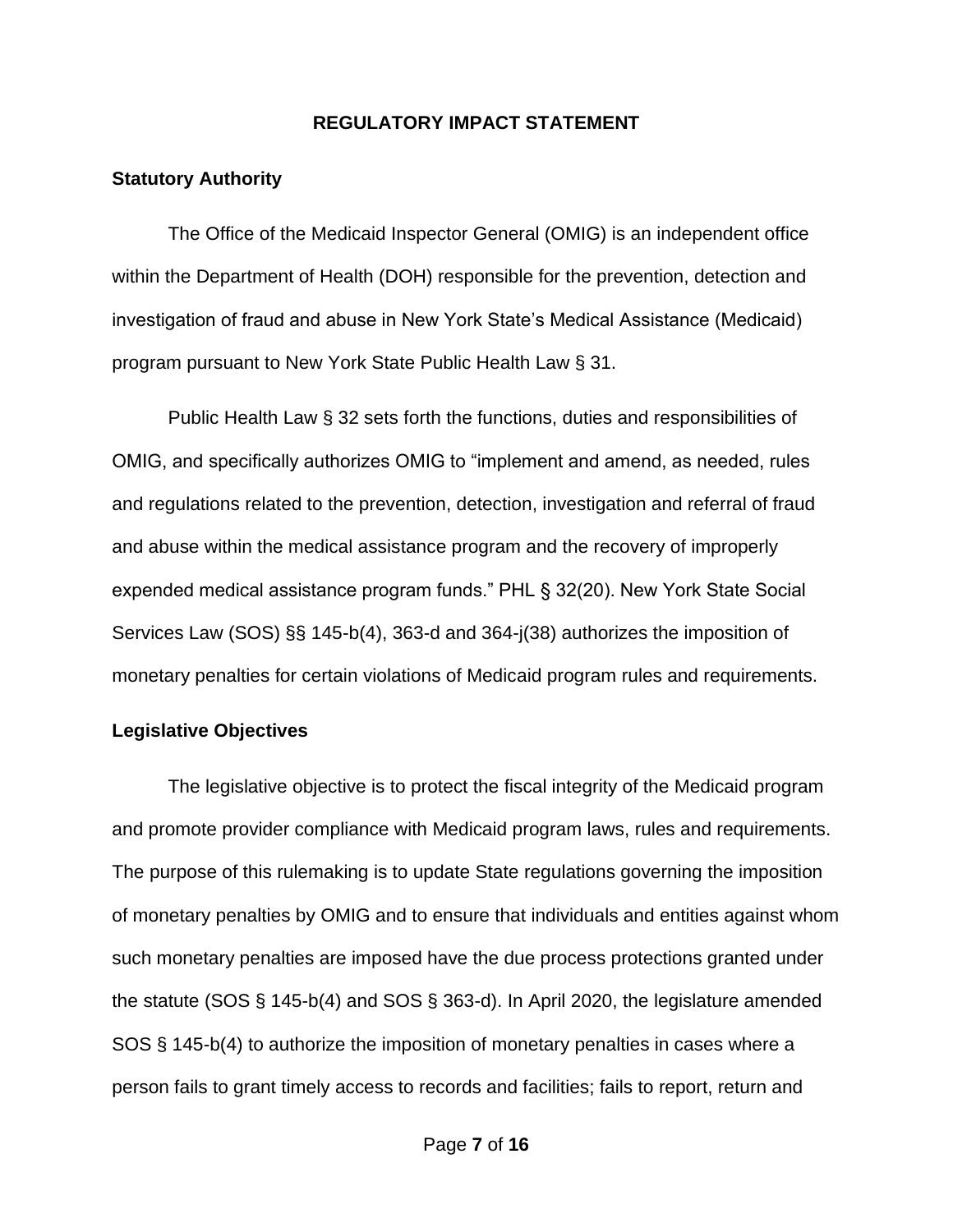amended sections, the statute requires that the individual or entity be given notice and opportunity to be heard. explain overpayments within sixty (60) days of identification; and arranges or contracts, by employment or otherwise, with an individual or entity that has been excluded or suspended from participation in the Medicaid program. In addition, SOS § 363-d was amended to authorize the imposition of a monetary penalty in cases where a required provider fails to adopt and implement an effective compliance program. Finally, SOS § 364-j(38) was amended to authorize the imposition of a monetary penalty in cases where a managed care provider, which includes a managed long term care plan submits a cost report to DOH that contains a misstatement of fact. In each of these

#### **Needs and Benefits**

 imposed be given notice and an opportunity to be heard in accordance with Section 22 This rulemaking is required before the State can implement provisions of the SFY 2020-2021 enacted budget. Social Services Law sections 145-b(4), 363-d and 364-j(38) each require that the individual or entity against whom monetary penalties are to be of the Social Services Law. Pursuant to 18 NYCRR Part 519 a person is entitled to an administrative hearing where the department imposes a monetary penalty under 18 NYCRR Part 516. This rulemaking repeals and replaces Part 516 to incorporate the new monetary penalties added by statute and outlines the procedures for imposing such penalties to ensure that the due process protections contemplated by the statute are effectuated. It also removes sections of the prior rule which unnecessarily duplicated or paraphrased the authorizing statute. For example, section 516.2 formerly specified the amounts of the monetary penalties which could be imposed and section 516.3 set forth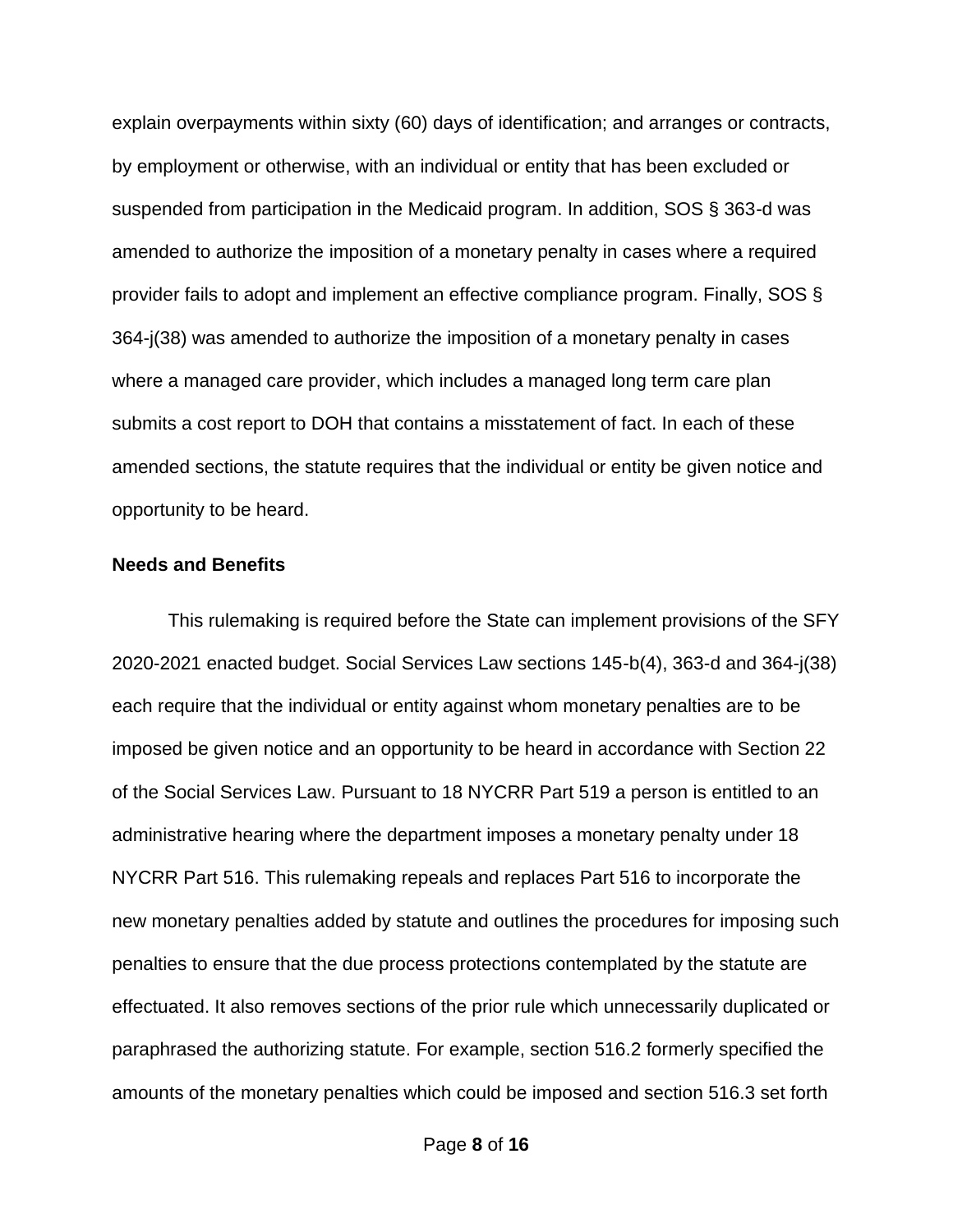the factors the department must consider in determining the amount of the penalty. In both cases, the regulations mirrored language found in Social Services Law 145-b(4). This rulemaking also protects the integrity of the State's Medicaid program by deterring fraud, waste and abuse.

#### **Costs**

#### *Costs to Regulated Parties*

 additional costs for continuing compliance. The penalties are authorized and outlined in As a result of this rulemaking, regulated parties are not expected to incur Social Services Law sections 145-b(4), 363-d and 364-j(38) for violations of existing Medicaid program requirements. Therefore, any penalties imposed would be pursuant to the statute, not this rulemaking. This rulemaking is necessary to implement the statutory requirement that notice and an opportunity to be heard be given to persons against whom monetary penalties are imposed.

#### *Costs to State Government and the State Agency*

State government and OMIG are not expected to incur any additional costs as a result of this rulemaking. Agency personnel will continue to conduct audits, investigations and reviews of individuals and entities participating in the Medicaid program which may now result in the imposition of monetary penalties.

#### *Costs to Local Government*

 There will be no additional costs to local government as a result of this rulemaking. However, since some units of local government participate as providers in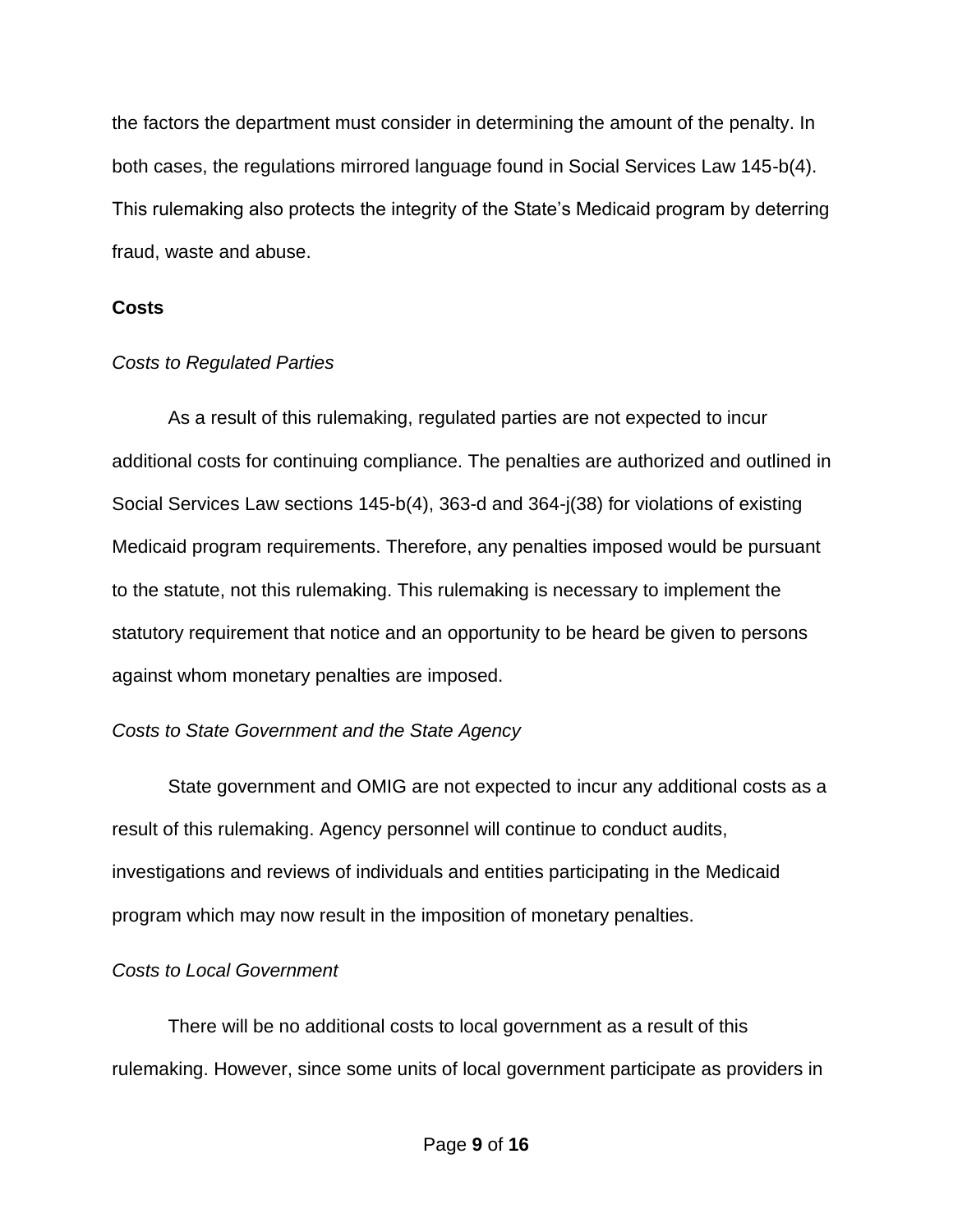the Medicaid program they would be subject to the same rules and requirements as any other enrolled Medicaid provider.

#### **Local Government Mandates**

The proposed rulemaking does not impose any new program, services, duties or responsibilities upon any county, city, town, village, school district, fire district, or other special district in general.

### **Paperwork**

No additional requirements will be imposed upon regulated parties under the proposed regulation.

## **Duplication**

There are no duplicative or conflicting rules identified.

## **Alternatives**

There were no significant alternatives to be considered.

# **Federal Standards**

The proposed regulation does not exceed any minimum standards of the federal government.

# **Compliance Schedule**

The proposed regulation will take effect upon a Notice of Adoption in the New York State Register. Monetary penalties imposed pursuant to Social Services Law section 363-d, consistent with statute, may only be imposed for compliance program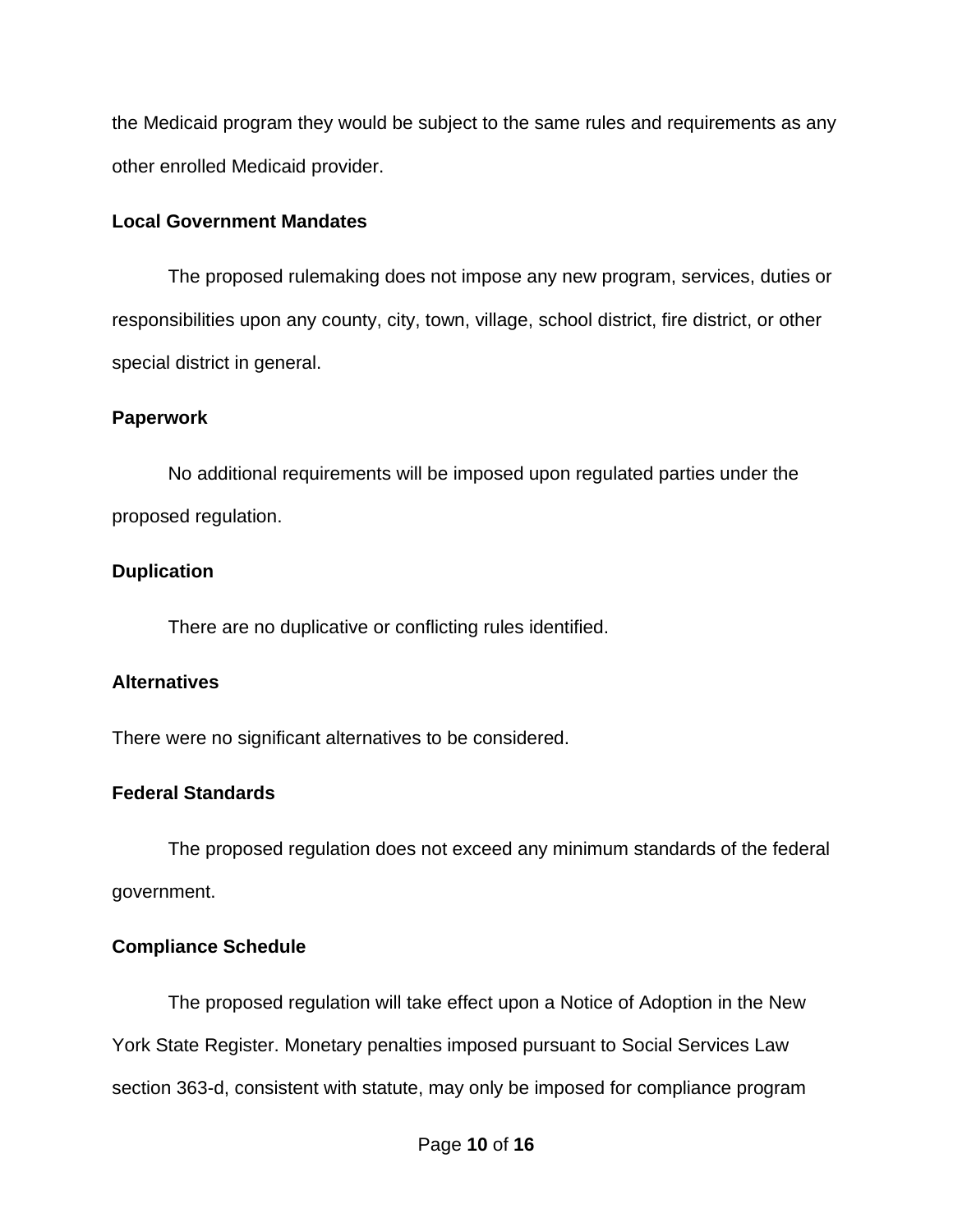reviews with calendar years beginning on or after January 1, 2021. Regulated parties should already be complying with the underlying requirements for which penalties may be imposed under this rulemaking.

# **Agency Contact**

Michael T. D'Allaird, Esq. Office of the Medicaid Inspector General 800 North Pearl Street, 2<sup>nd</sup> Floor Albany, New York 12204 (518) 408-5803 [rulemaking@omig.ny.gov](mailto:rulemaking@omig.ny.gov)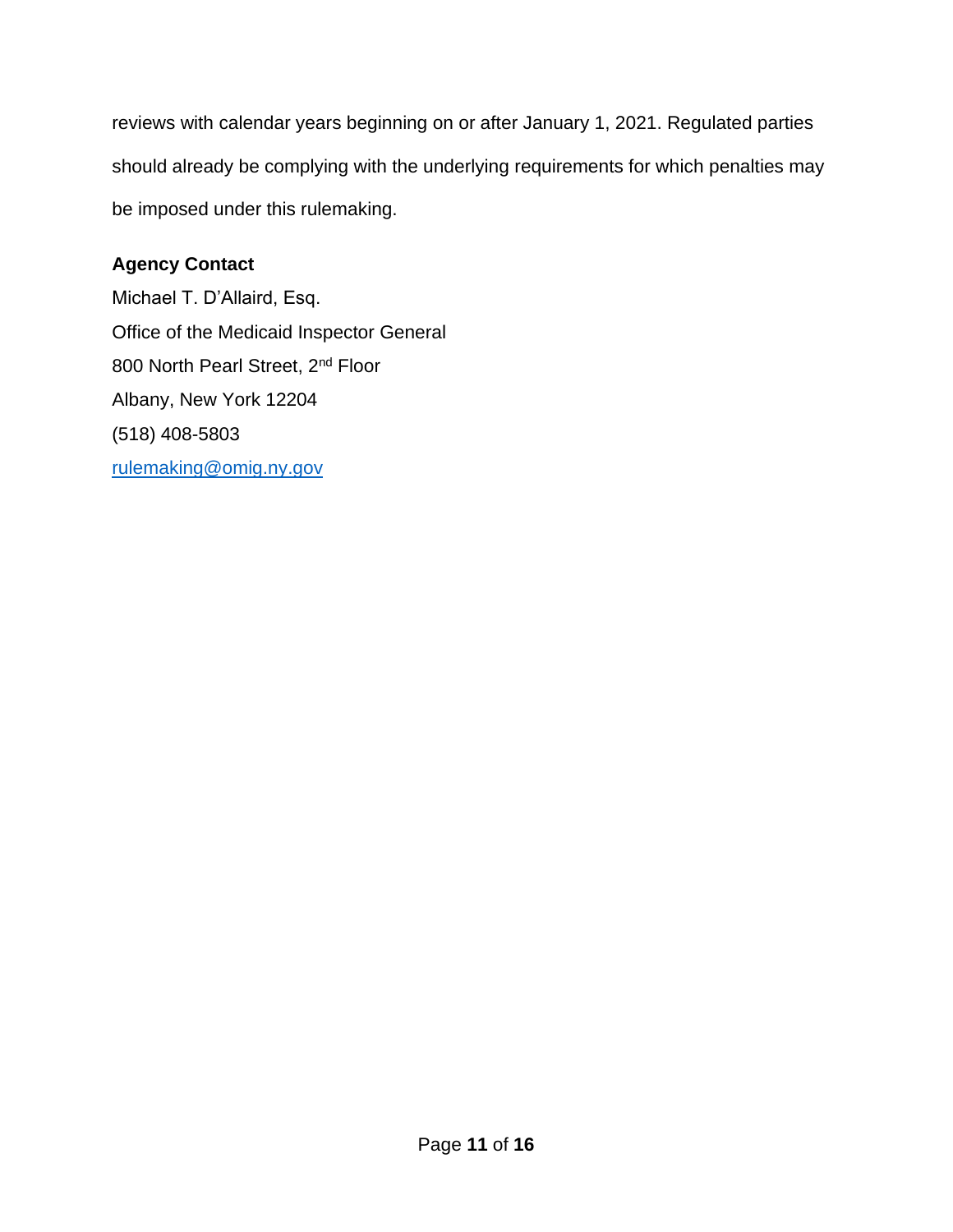# **STATEMENT IN LIEU OF REGULATORY FLEXIBILITY ANALYSIS FOR SMALL BUSINESSES AND LOCAL GOVERNMENTS**

 providing services to Medicaid beneficiaries, including managed care plans, and does penalties, as outlined in statute, will be imposed and the right of all persons subject to such penalties to receive notice and an opportunity to be heard in an administrative No regulatory flexibility analysis for small businesses and local governments is required pursuant to section 202-b(3)(a) of the State Administrative Procedures Act. The proposed regulation applies to all persons participating in the Medicaid program or not impose new requirements, but rather outlines the procedures under which monetary hearing before the department. The proposed rulemaking does not impose an adverse economic impact on small businesses or local governments, and it does not impose additional reporting, record keeping, or other compliance requirements on small businesses or local governments that do not already exist elsewhere in law or regulation.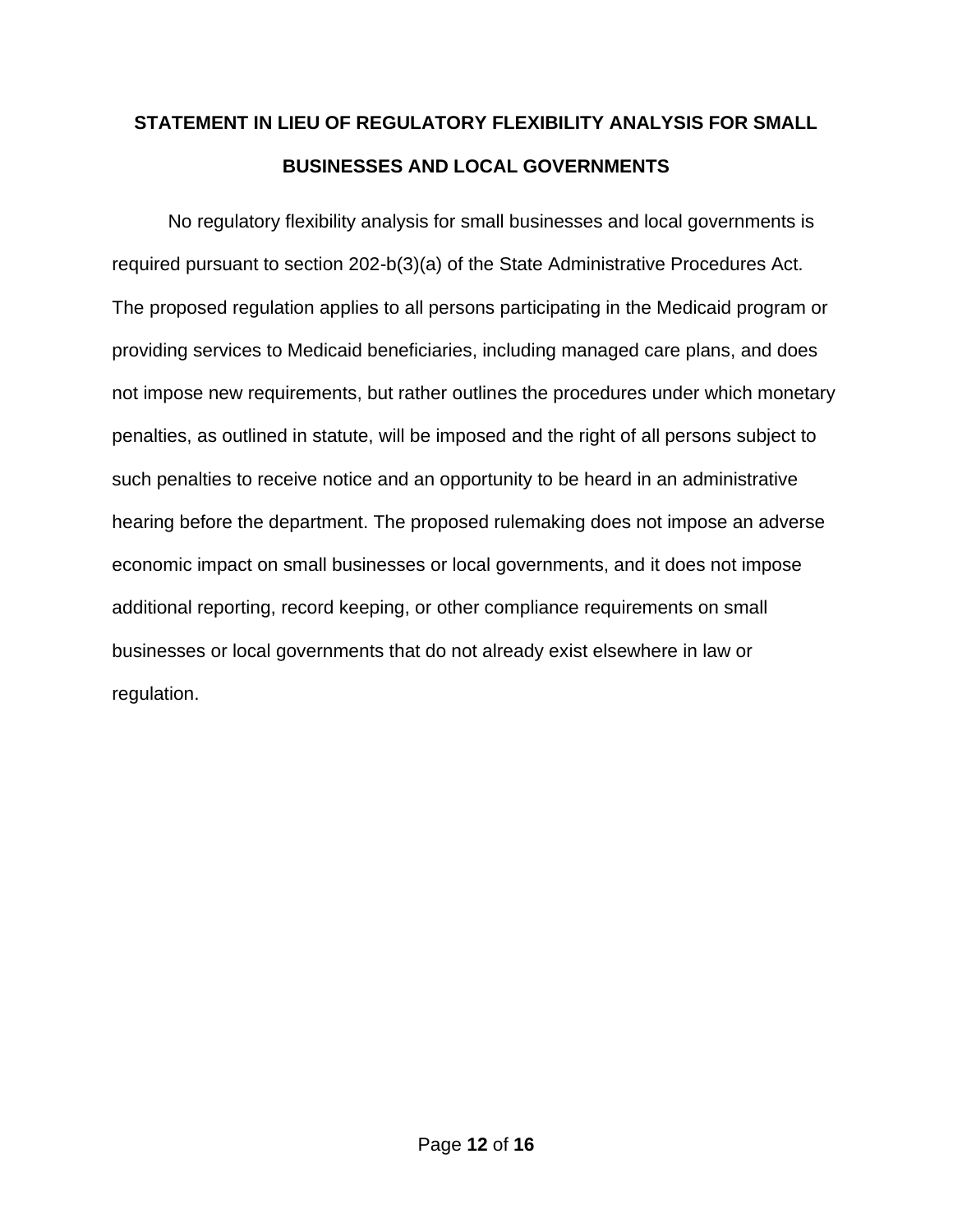## **STATEMENT IN LIEU OF RURAL AREA FLEXIBILITY ANALYSIS**

 the State Administrative Procedures Act. The proposed regulation applies to all persons opportunity to be heard in an administrative hearing before the department. The No rural area flexibility analysis is required pursuant to section 202-bb(4)(a) of participating in the Medicaid program or providing services to Medicaid beneficiaries, including managed care plans, and does not impose new requirements, but rather outlines the procedures under which monetary penalties, as outlined in statute, will be imposed and the rights of all persons subject to such penalties to notice and an proposed rulemaking does not impose an adverse impact on rural areas and does not impose reporting, record keeping, or other compliance requirements on public or private entities that do not already exist elsewhere in law or regulation.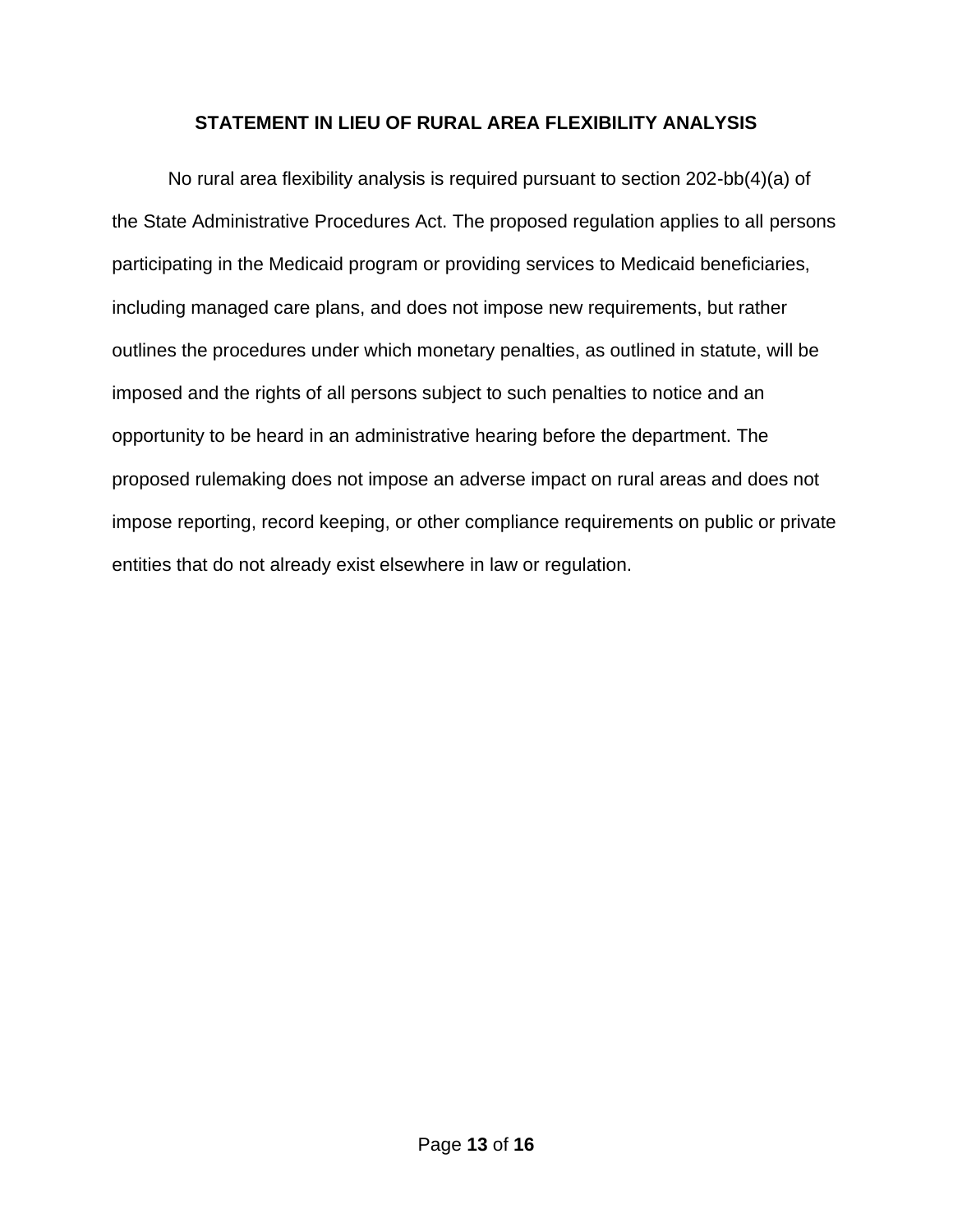### **STATEMENT IN LIEU OF JOB IMPACT STATEMENT**

 and purpose of the proposed regulations that they will not have a substantial adverse Rather, this rulemaking further defines specific terms in the statutes and sets forth the subject to such penalties. It is apparent that the definitions, notice and appeal A job impact statement for this rulemaking is not required pursuant to section 201-a(2)(a) of the State Administrative Procedures Act. It is apparent from the nature impact on jobs and/or employment opportunities. The proposed rulemaking does not impose additional requirements on regulated parties. Statutes authorize the imposition of penalties in cases where individuals or entities fail to meet requirements that exist elsewhere in law and regulation. This rulemaking does not impose additional penalties or burdens on regulated parties, beyond those authorized by the underlying statutes. procedures for imposing penalties and the due process afforded to individuals or entities procedures set forth in this proposed rulemaking will not have a substantial adverse impact on jobs and/or employment opportunities.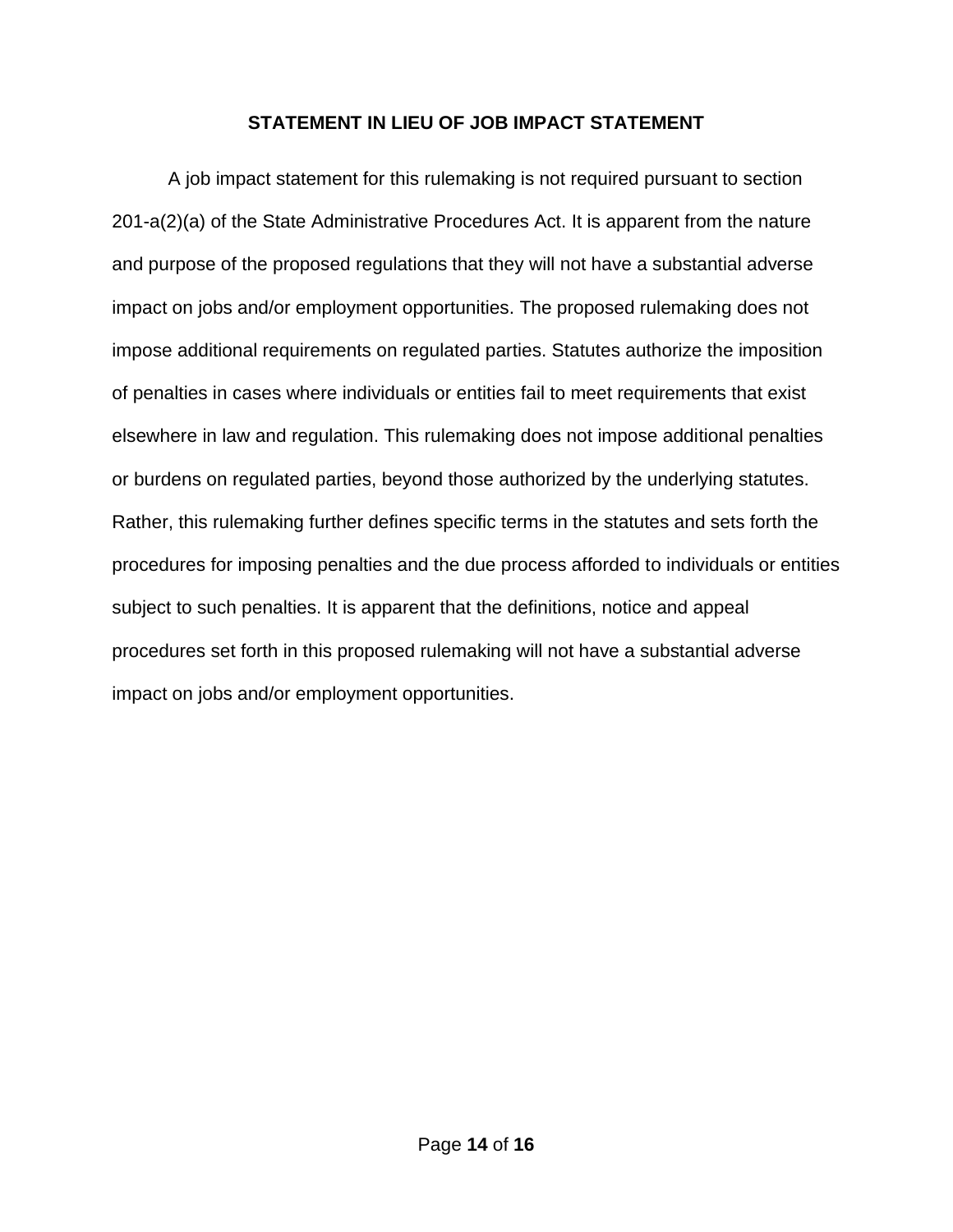### **ASSESSMENT OF PUBLIC COMMENTS**

 public comments in response to the proposed rulemaking amending Part 516 of Title 18 of the NYCRR relating to monetary penalties. The comments and OMIG's responses The New York State Office of the Medicaid Inspector General ("OMIG") received are summarized below.

**Comment**: The definition of "Substantial Number of Cases" establishing a five percent threshold of cases, claims or encounters broadens the definition. One commenter suggested it be revised to a twenty-five percent threshold.

 significantly broaden the definition. The Department has determined that the five percent threshold is necessary to ensure program integrity. No changes were made to **Response**: The addition of "claims or encounters" clarifies the definition but does not the regulation in response to this comment.

**Comment**: OMIG received comments seeking clarification of the terms "Reasonable Notice" and "Deadline" as used in the proposed regulation.

**Response**: "Reasonable Notice" is defined in Social Services Law § 145 b(4)(a)(i)(D)(ii). OMIG will specify the deadline in its written "Reasonable Notice" to providers. No changes were made to the regulation in response to this comment.

 **Comment**: The regulation includes "rules" and "official directives" in the definition of "Standards of the MA Program," which are not defined, and in so doing, broadens the scope of the regulation.